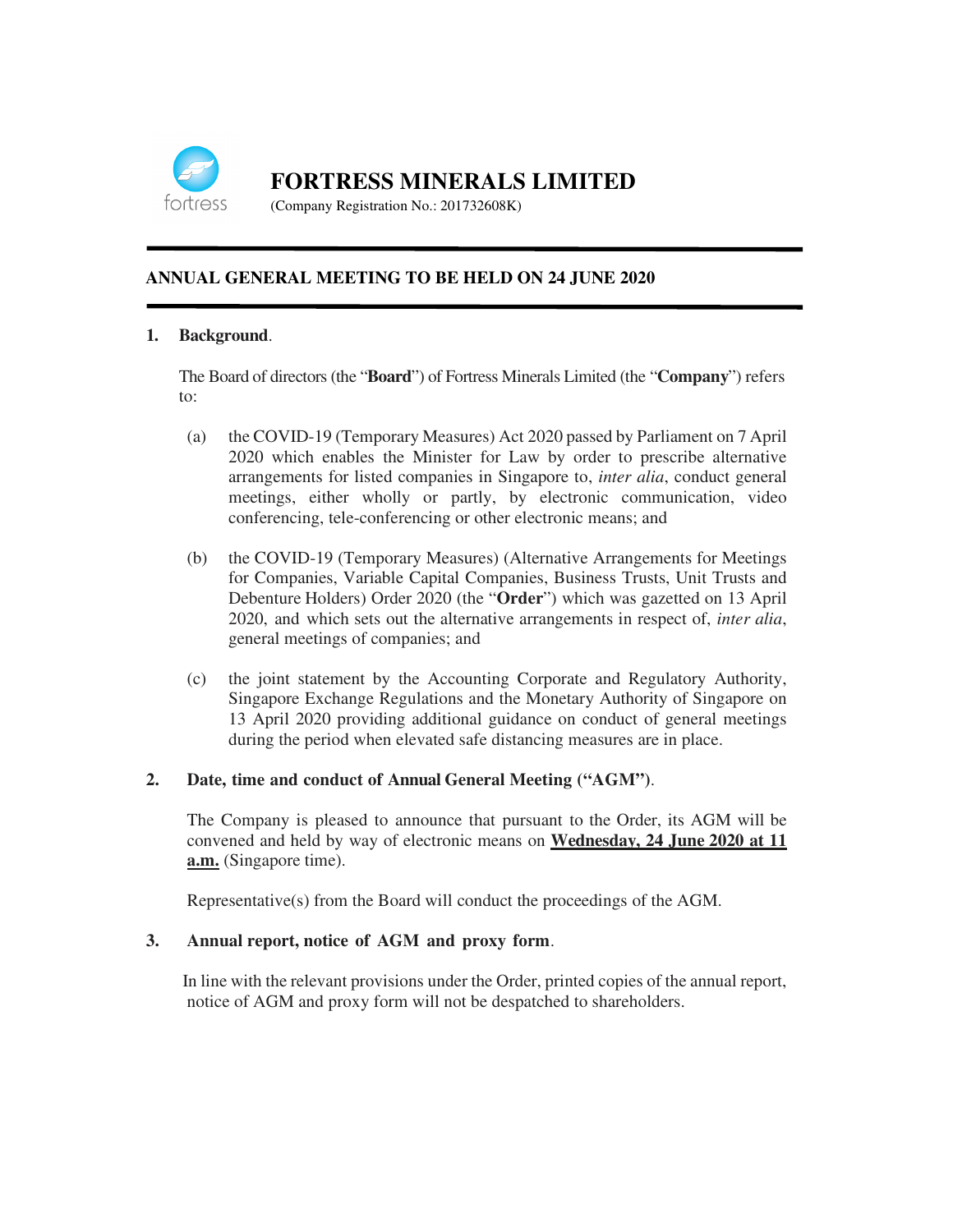The annual report, notice of AGM and proxy form will be sent to shareholders solely by electronic means via publication on our Company's website and will also be made available on the SGXNet<sup>1</sup>.

### **4**. **No personal attendance at the AGM**.

Due to the current COVID-19 restriction orders in Singapore, shareholders will **not be allowed to attend the AGM in person**.

## **5**. **Alternative arrangements for participation at the AGM**.

Shareholders may participate at the AGM by:

- (a) observing and/or listening to the AGM proceedings via live audio-visual webcast or live audio-only stream;
- (b) submitting questions in advance of the AGM; and
- (c) appointing the Chairman of the Meeting as proxy to attend, speak and vote on their behalf at the AGM.

Details of the steps for pre-registration, pre-submission of questions and voting at the AGM are set out in the **Appendix** to this announcement.

### **6. Persons who hold shares through relevant intermediaries**.

 Persons who hold shares of the Company through relevant intermediaries (as defined in section 181 of the Companies Act, Chapter 50), including CPF and SRS investors, and who wish to participate in the AGM by:

- (a) observing and/or listening to the AGM proceedings via live audio-visual webcast or live audio-only stream;
- (b) submitting questions in advance of the AGM; and/or
- (c) appointing the Chairman of the Meeting as proxy to attend, speak and vote on their behalf at the AGM,

should contact the relevant intermediary (which would include, in the case of CPF and SRS investors, their respective CPF Agent Banks and SRS Operators) through which they hold such shares not less than **seven (7) working days** before the AGM in order for the necessary arrangements to be made for their participation in the AGM.

# **7. Key dates/deadlines**.

 In summary, the key dates/deadlines which shareholders should take note of are set out in the table below:

<sup>1</sup> The annual report, notice of AGM and proxy form may be accessed on our Company's website at the URL https://www.fortress.sg and on the SGXNet at the URL https://www.sgx.com/securities/companyannouncements.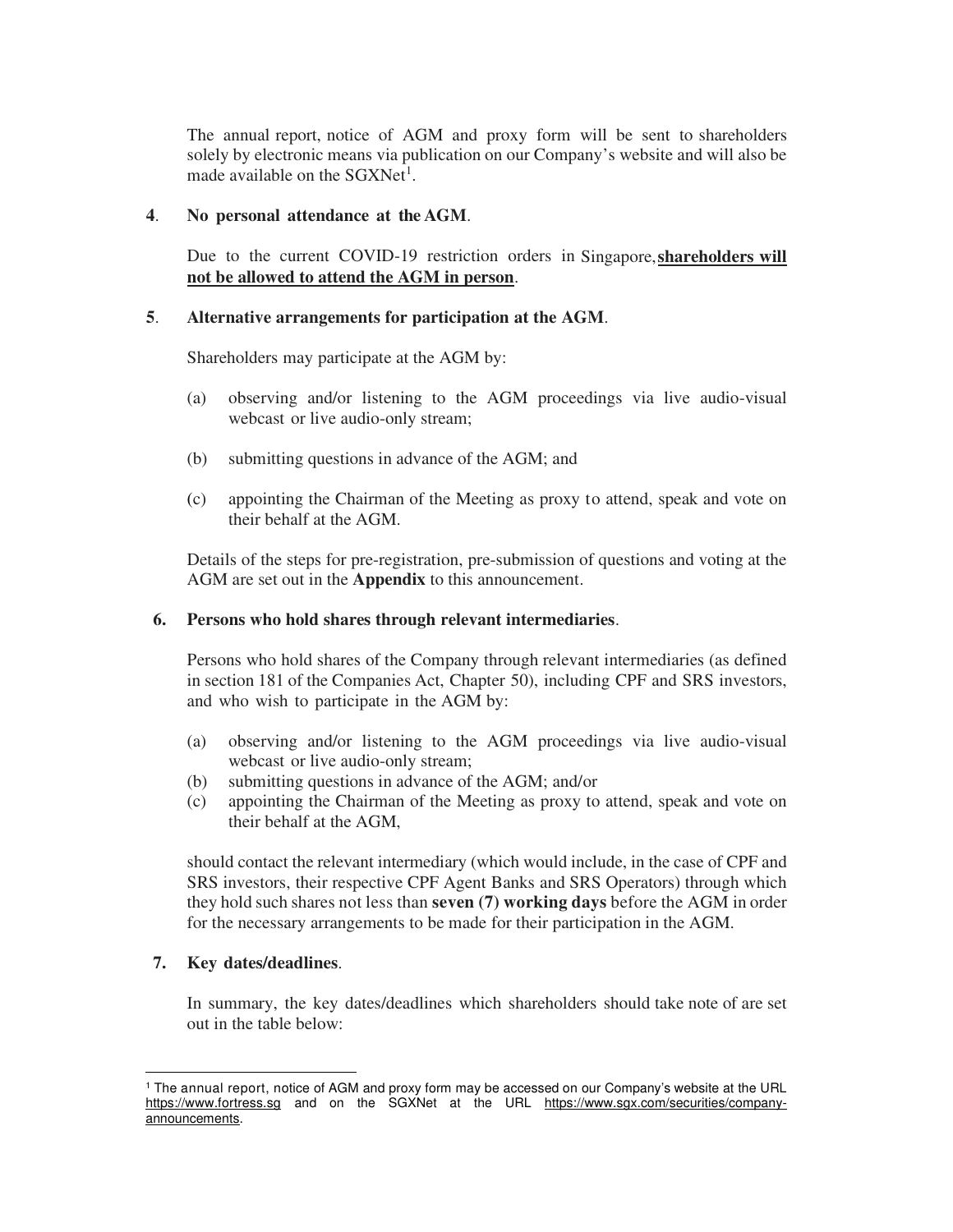| <b>Key dates</b>                                                  | <b>Actions</b>                                                                                                                                                                                                                                                                                                                                                                                                                                                                                                                                                                                                                                                                             |
|-------------------------------------------------------------------|--------------------------------------------------------------------------------------------------------------------------------------------------------------------------------------------------------------------------------------------------------------------------------------------------------------------------------------------------------------------------------------------------------------------------------------------------------------------------------------------------------------------------------------------------------------------------------------------------------------------------------------------------------------------------------------------|
| 5 June 2020                                                       | Annual report 2020 with the notice of AGM and proxy<br>form will be circulated to shareholders by electronic<br>means.                                                                                                                                                                                                                                                                                                                                                                                                                                                                                                                                                                     |
| 5 June 2020 (immediately<br>upon release of this<br>announcement) | Shareholders may begin to pre-register<br>url<br>at<br>https://streaming.sg/fortress/register for live<br>audio-<br>visual webcast/live audio-only stream of the AGM<br>proceedings.                                                                                                                                                                                                                                                                                                                                                                                                                                                                                                       |
| By 11.00 a.m. on 15 June<br>2020                                  | Deadline for CPF or SRS investors who wish to<br>appoint the Chairman of the AGM as proxy to approach<br>their respective CPF Agent Banks or SRS Operators to<br>submit their votes.                                                                                                                                                                                                                                                                                                                                                                                                                                                                                                       |
| By 11.00 a.m. on 18 June<br>2020                                  | Deadline for shareholders to:<br>• pre-register for live audio-visual webcast/live audio-<br>only stream of the AGM proceedings; and<br>submit questions in advance.                                                                                                                                                                                                                                                                                                                                                                                                                                                                                                                       |
| By 11.00 a.m. on 21 June<br>2020                                  | Deadline for shareholders to:<br>• submit proxy form.                                                                                                                                                                                                                                                                                                                                                                                                                                                                                                                                                                                                                                      |
| By 11.00 a.m. on 23 June 2020                                     | Authenticated shareholders will receive an email (the<br>"Confirmation Email"):<br>confirming that they will be able to log-in on the<br>$\bullet$<br>date of the AGM using their account details<br>registered during the pre- registration process, to<br>access the live audio-visual webcast; and<br>• containing a toll-free telephone number to access<br>the live audio-only stream of the AGM proceedings.<br>Shareholders who do not receive the Confirmation<br>Email by 11.00 a.m. on 23 June 2020, but have<br>registered by the 18 June 2020 deadline should contact<br>our Share Registrar, BACS Private Limited, via at +65<br>6593 4848 or email at main@zicoholdings.com. |
| Date and time of AGM -<br>11.00 a.m. on 24 June<br>2020           | Log-in to url https://streaming.sg/fortress and enter<br>the username and password provided in the<br>Confirmation Email to access the live audio-visual<br>webcast of the AGM proceedings; or<br>the toll-free telephone number in the<br>Call<br>$\bullet$<br>Confirmation Email to access the live audio-only<br>stream of the AGM proceedings.                                                                                                                                                                                                                                                                                                                                         |

**Important reminder**. **Due to the constantly evolving COVID-19 situation in Singapore, we may be required to change our arrangements for the AGM at short notice.**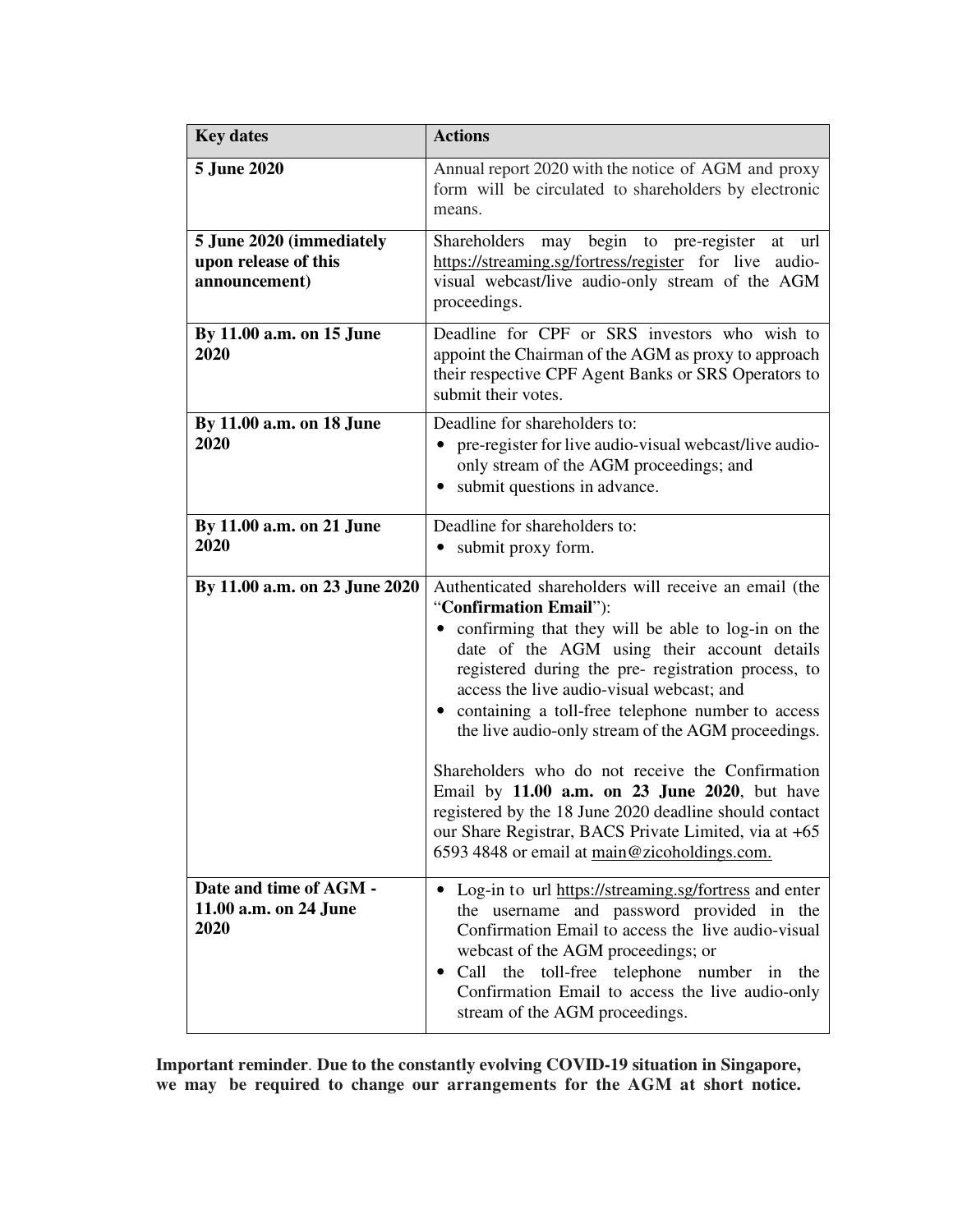**Shareholders should check our corporate website at the URL https://www.fortress.sg for the latest updates on the status of the AGM.** 

#### **8. Further Information.**

 Shareholders who wish to remotely observe the AGM proceedings are reminded that the AGM is private. The invitation to attend the AGM via audio-visual webcast and audio-only stream is not to be forwarded to anyone who is not a shareholder of the Company or who is not authorised to attend the AGM.

# **Recording of the AGM proceedings is strictly prohibited.**

The Company would like to thank all shareholders for their patience and co-operation in enabling us to hold our AGM with the optimum safe distancing measures amidst the current COVID-19 pandemic.

By order of the Board

Dato' Sri Ivan Chee Executive Director and Chief Executive Officer 5 June 2020

*Fortress Minerals Limited (the "Company") was listed on Catalist of the SGX-ST on 27 March 2019. The initial public offering of the Company was sponsored by PrimePartners Corporate Finance Pte. Ltd. (the "Sponsor").* 

*This announcement has been prepared by the Company and its contents have been reviewed by the Sponsor in accordance with Rules 226(2)(b) and 753(2) of the Catalist Rules. The Sponsor has also not drawn on any specific technical expertise in its review of this announcement.* 

*This announcement has not been examined or approved by the SGX-ST. The SGX-ST assumes no responsibility for the contents of this announcement, including the correctness of any of the statements or opinions made or reports contained in this announcement.* 

*The contact person for the Sponsor is Ms Jennifer Tan, Associate Director, Continuing Sponsorship (Mailing Address: 16 Collyer Quay, #10-00 Income at Raffles, Singapore 049318 and E-mail: sponsorship@ppcf.com.sg).*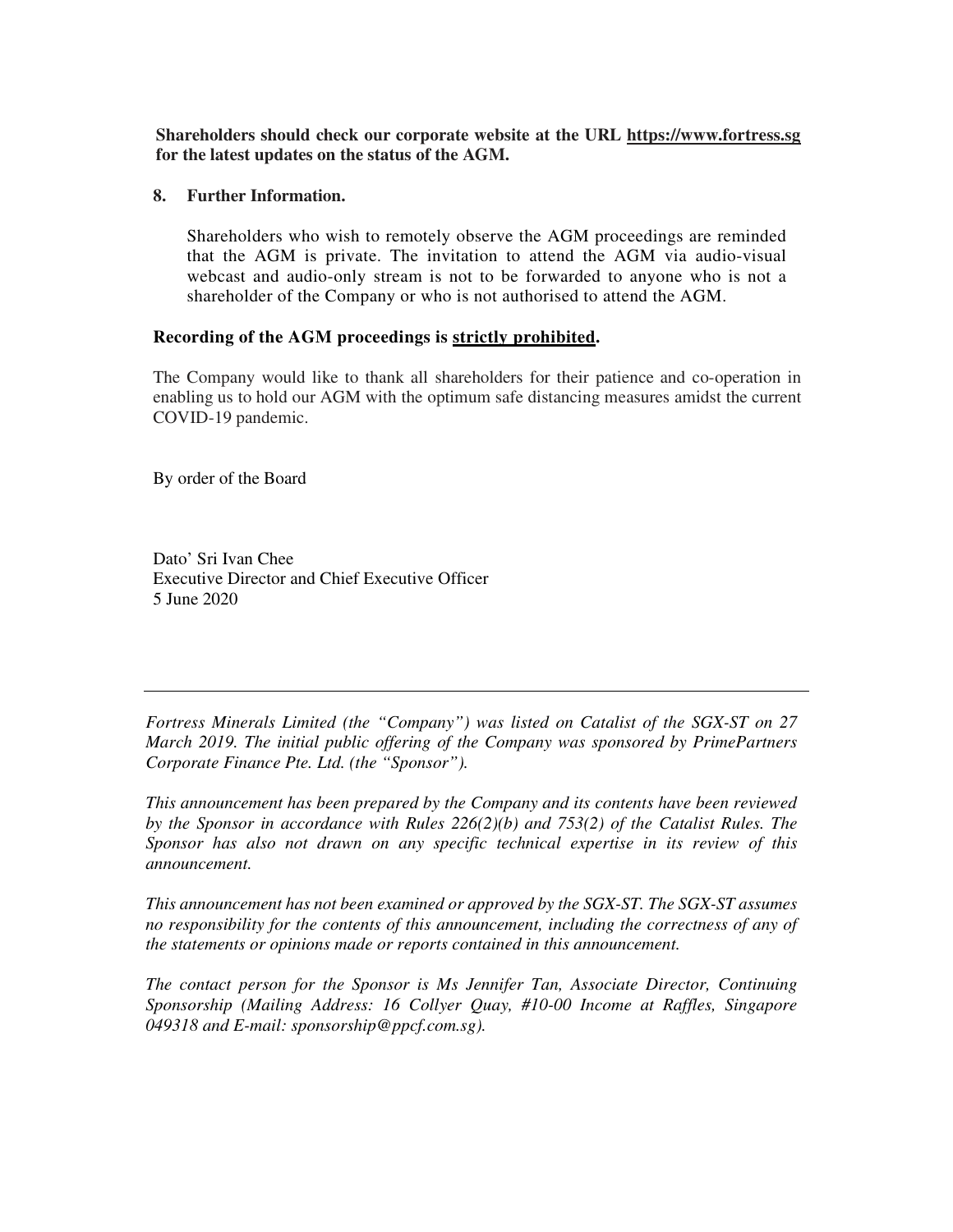# **APPENDIX**

# **Steps for pre-registration, pre-submission of questions and voting at the AGM**:

Shareholders will be able to observe and/or listen to the AGM proceedings through a live audio-visual webcast via their mobile phones, tablets or computers or through a live audioonly stream via telephone, submit questions in advance of the AGM and vote by appointing the Chairman of the Meeting as proxy to attend, speak and vote on their behalf at the AGM.

To do so, they will need to complete the following steps:

| No. | <b>Steps</b>                          | <b>Details</b>                                                                                                                                                                                                                                                                                                                                                                                                                                                                         |
|-----|---------------------------------------|----------------------------------------------------------------------------------------------------------------------------------------------------------------------------------------------------------------------------------------------------------------------------------------------------------------------------------------------------------------------------------------------------------------------------------------------------------------------------------------|
| 1.  | Pre-registration                      | Shareholders must pre-register at the pre-registration<br>url https://streaming.sg/fortress/register from 5 June<br>2020 till 11 a.m. on 18 June 2020 to enable the<br>Company to verify their status as shareholders.                                                                                                                                                                                                                                                                 |
|     |                                       | Following the verification, authenticated shareholders<br>will receive an email by 11 a.m. on 23 June 2020. The<br>email will confirm that the shareholder will be able to<br>log-in to https://streaming.sg/fortress on the date of the<br>AGM using the account details registered during the pre-<br>registration process, to access the live audio- visual<br>webcast, and contain a toll-free telephone number to<br>access the live audio-only stream of the AGM<br>proceedings. |
|     |                                       | Shareholders who do not receive an email by 11 a.m.<br>on 23 June 2020, but have registered by the 18 June 2020<br>deadline should contact our Share Registrar, B.A.C.S<br>Private Limited at +65 65934848 or via email at<br>main@zicoholdings.com                                                                                                                                                                                                                                    |
| 2.  | <b>Submit questions</b><br>in advance | Shareholders will not be able to ask questions at the<br>AGM live during the webcast or audio-stream, and<br>therefore it is important for shareholders to pre-<br>register and submit their questions in advance of the<br>AGM.                                                                                                                                                                                                                                                       |
|     |                                       | Shareholders can submit questions related to the<br>resolutions to be tabled for approval at the AGM to the<br>Chairman of the Meeting in advance in the following<br>manner:                                                                                                                                                                                                                                                                                                          |
|     |                                       | (a) via the pre-registration link at:<br>https://streaming.sg/fortress/register;<br>(b) via email to: corporate@fortress.sg; or                                                                                                                                                                                                                                                                                                                                                        |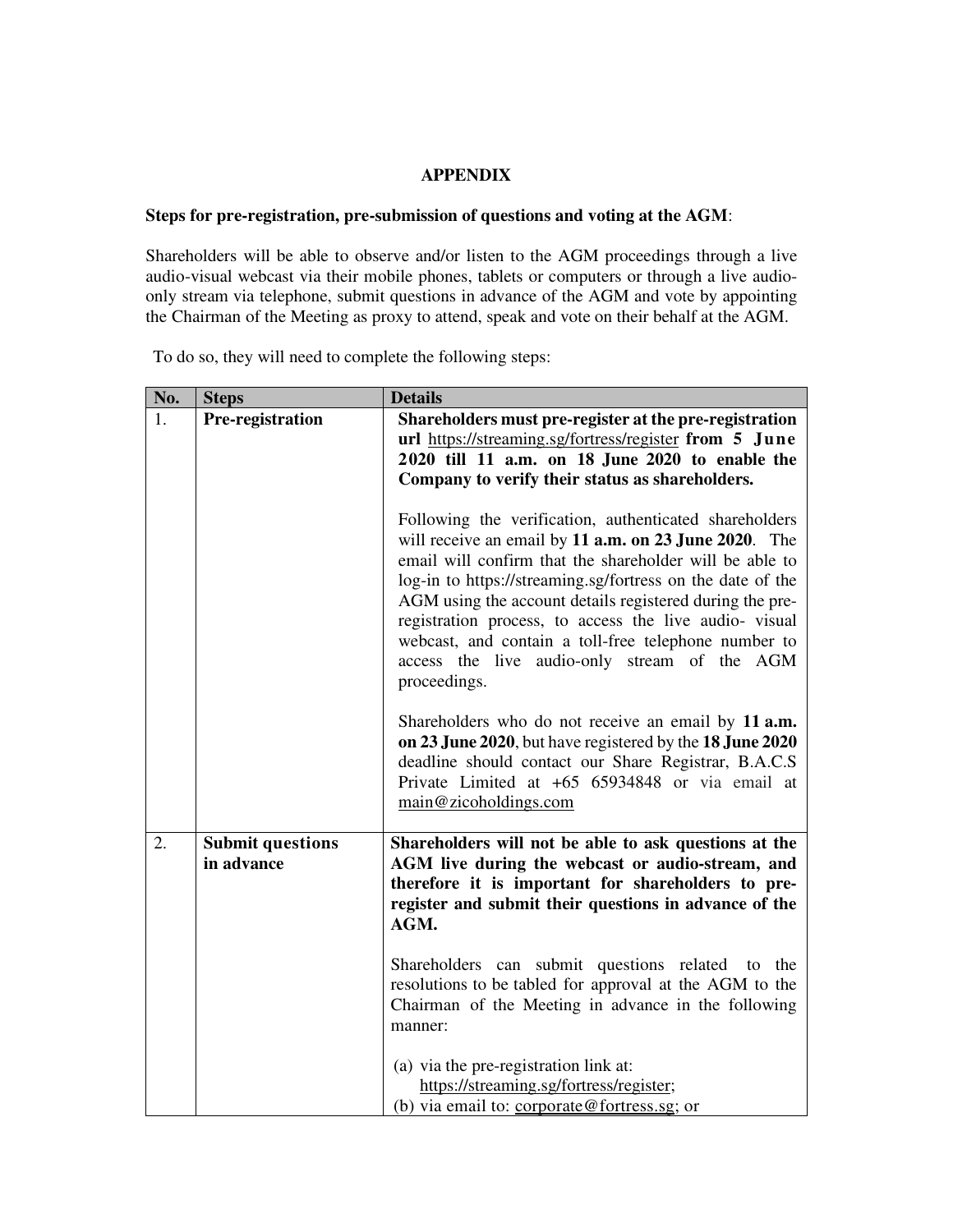|    |                               | (c) post to the registered office at 8 Robinson Road #03-<br>00 ASO Building, Singapore 048544.                                                                                                                                                                                                                                                                                                                         |
|----|-------------------------------|-------------------------------------------------------------------------------------------------------------------------------------------------------------------------------------------------------------------------------------------------------------------------------------------------------------------------------------------------------------------------------------------------------------------------|
|    |                               | When sending in your questions via email or post, please<br>also provide us with the following details:<br>your full name as it appears on CDP/CPF/SRS records;<br>$\bullet$                                                                                                                                                                                                                                            |
|    |                               | your NRIC/FIN/passport/UEN number;                                                                                                                                                                                                                                                                                                                                                                                      |
|    |                               | your contact number and email address; and                                                                                                                                                                                                                                                                                                                                                                              |
|    |                               | the manner in which you hold shares in the Company<br>(e.g. via CDP, CPF or SRS).                                                                                                                                                                                                                                                                                                                                       |
|    |                               | Please note that the Company will not able to answer<br>questions from persons who provide insufficient details to<br>enable the Company to verify his shareholder status.                                                                                                                                                                                                                                              |
|    |                               | Deadline to submit questions. All questions must be<br>submitted by 11 a.m. on 18 June 2020.                                                                                                                                                                                                                                                                                                                            |
|    |                               | Addressing questions. We will endeavour to address and<br>publish our responses to substantial and relevant<br>questions on our Company website and on the SGXNet<br>prior to the AGM. Where substantial and relevant<br>questions are unable to be answered prior to the AGM, the<br>Company will address them at the AGM.                                                                                             |
|    |                               | <b>Minutes of AGM.</b> We will publish the minutes of the<br>AGM on our Company website and on SGXNet within<br>one month after the date of the AGM, and the minutes will<br>include the responses to substantial and relevant questions                                                                                                                                                                                |
|    |                               | from shareholders which are addressed during the AGM.                                                                                                                                                                                                                                                                                                                                                                   |
| 3. | Submit proxy<br>forms to vote | Appointment of Chairman of the Meeting as proxy.<br>Shareholders (whether individual or corporate) who pre-<br>register to observe and/or listen to the AGM proceedings<br>and wish to vote on the resolutions to be tabled at the<br>AGM must appoint the Chairman of the Meeting as<br>their proxy to attend, speak and vote on their behalf at<br>the AGM, in accordance with the instructions on the<br>proxy form. |
|    |                               | Specific voting instructions to be given. Where<br>shareholders (whether individual or corporate) appoint the<br>Chairman of the Meeting as their proxy, they must give<br>specific instructions as to voting, or abstentions from<br>voting, in respect of a resolution in the proxy form, failing<br>which the appointment of the Chairman of the Meeting as<br>proxy for that resolution will be treated as invalid. |